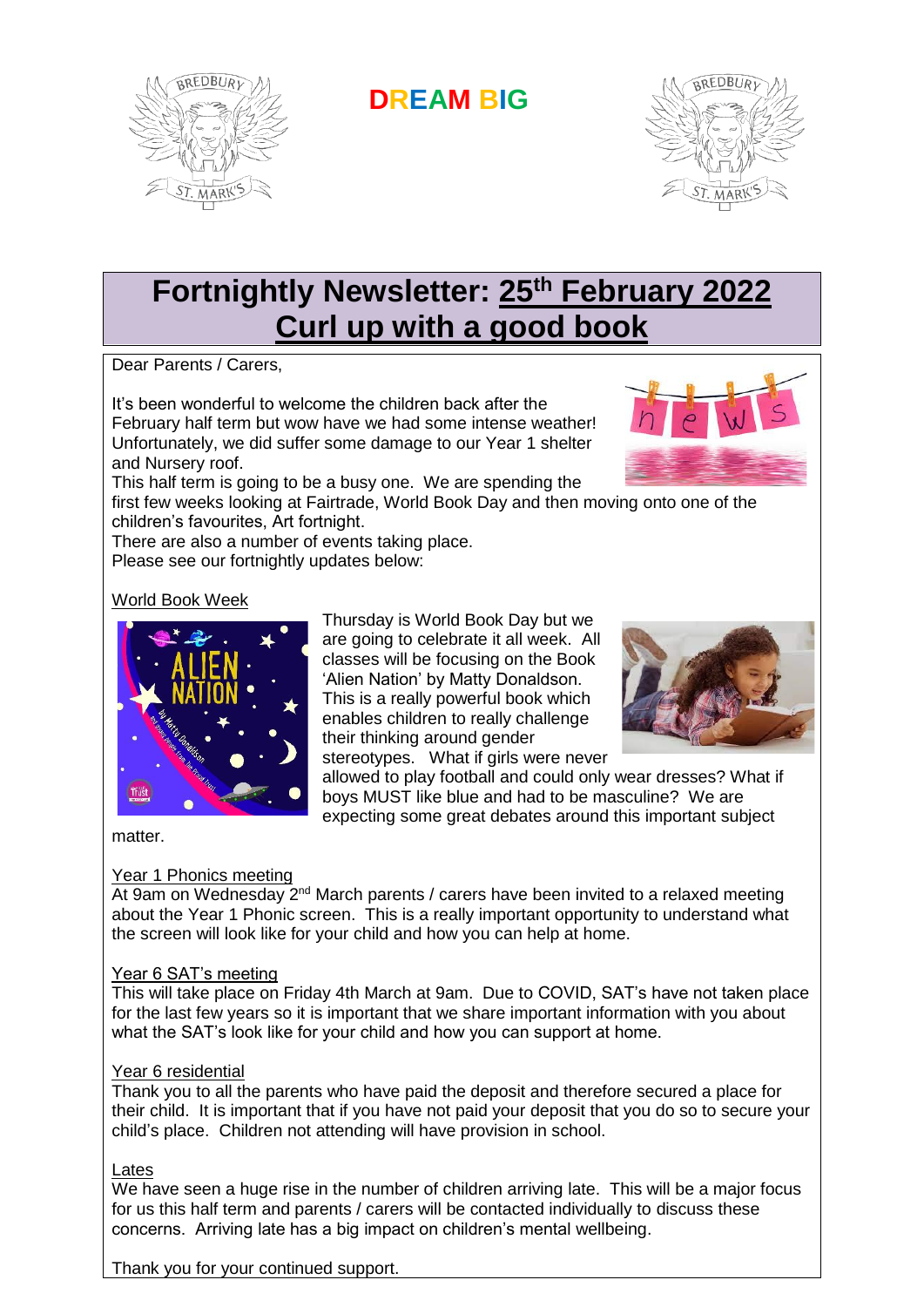Have a wonderful weekend.

Best wishes.

*E. Harding* Mrs Harding **Headteacher** 

#### **Weekly Worship Focus**

This week, we introduced our new value JUSTICE. We linked this to Fairtrade and how often the farmers and workers are not getting the money they deserve.



Justice

## **Birthdays**

Birthdays up to the 12<sup>th</sup> March:



We hope you have the best day!

Shhh.

Ben in Year 3 Leo in Year 4

#### **Polite Reminders**

Children have eyes and ears everywhere and are easily influenced. We have been informed of a few occasions where a parent has been heard talking inappropraitely about another parent while on school premises. I know you will all agree this is completely unacceptable. We are not naive to think that all adults get on all the time but we feel it is reasonable to ask parents to behave respectfully on school premises. Thank you.

# **Head's weekly awards**

This week's awards go to:

 $\triangleright$  Hughie and Bella in Year 2 for producing some amazing Math's work independently.



#### **Weekly attendance**

| Year Group                      | Weekly % |
|---------------------------------|----------|
| Nursery                         | 91.1%    |
| Reception                       | 93.3%    |
| Year 1                          | 91%      |
| Year <sub>2</sub>               | 90.7%    |
| Year 3/4                        | 89.4%    |
| Year <sub>5</sub>               | 94.3%    |
| Year <sub>6</sub>               | 89.1%    |
| Whole school                    | 91.1%    |
| Well done Reception and Year 5! |          |

#### **Important Dates**

.

 $\triangleright$  Tuesday 29<sup>th</sup> March / Wednesday 30<sup>th</sup> March: Parent's evening



atrehoanch